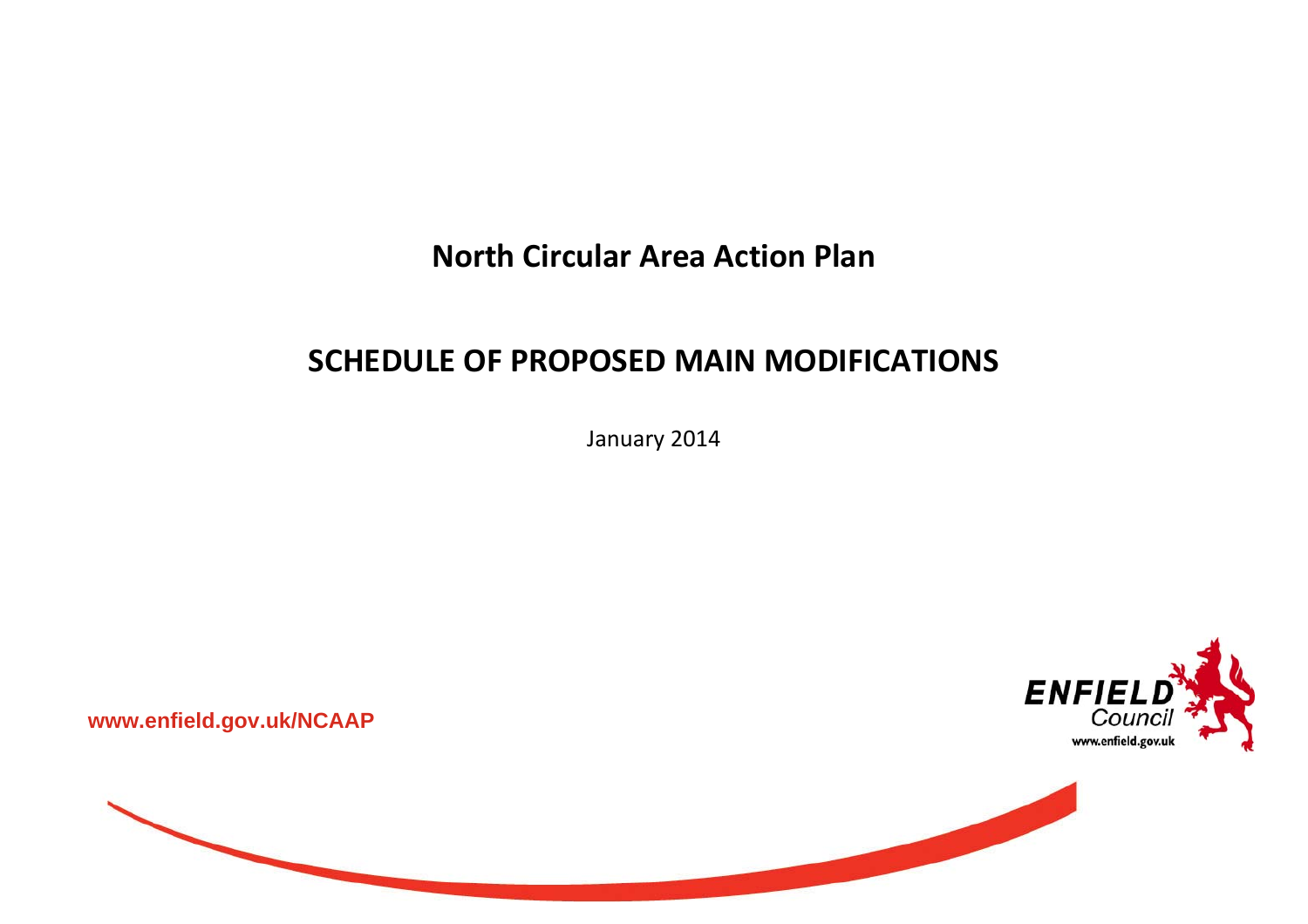## **Schedule of Main Modifications (MMs) to the North Circular Area Plan.**

The Council requests the Inspector consider the following main modifications post submission.

| <b>Text in Bold Print and Proposed insertion</b> |                          |
|--------------------------------------------------|--------------------------|
| underline                                        |                          |
| Text with a                                      | <b>Proposed deletion</b> |
| strikethrough                                    |                          |
|                                                  |                          |

| MM No.     | Page<br>no. | Chapter, Section, Policy,<br>Paragraph, Diagram,<br>Tables, Figures        | <b>Proposed Change</b>                                                                                                                                                                                                                                                                                                                                                                                                                                                                                                                                                               |                                             |            |
|------------|-------------|----------------------------------------------------------------------------|--------------------------------------------------------------------------------------------------------------------------------------------------------------------------------------------------------------------------------------------------------------------------------------------------------------------------------------------------------------------------------------------------------------------------------------------------------------------------------------------------------------------------------------------------------------------------------------|---------------------------------------------|------------|
| <b>MM1</b> | 11          | End of sub-section:<br><b>National Planning Policy</b><br>Framework (NPPF) | Insert New paragraph at the end of sub-section<br>"When considering development proposals within the<br>North Circular AAP area the Council will take a positive<br>approach that reflects the presumption in favour of<br>sustainable development contained in the National<br><b>Planning Policy Framework. The Council will always work</b><br>proactively with applicants jointly to find solutions which<br>mean that proposals can be approved wherever possible<br>and to secure development that improves the economic,<br>social and environmental conditions in the area". | Consistency and<br>compliance with<br>NPPF. | <b>LBE</b> |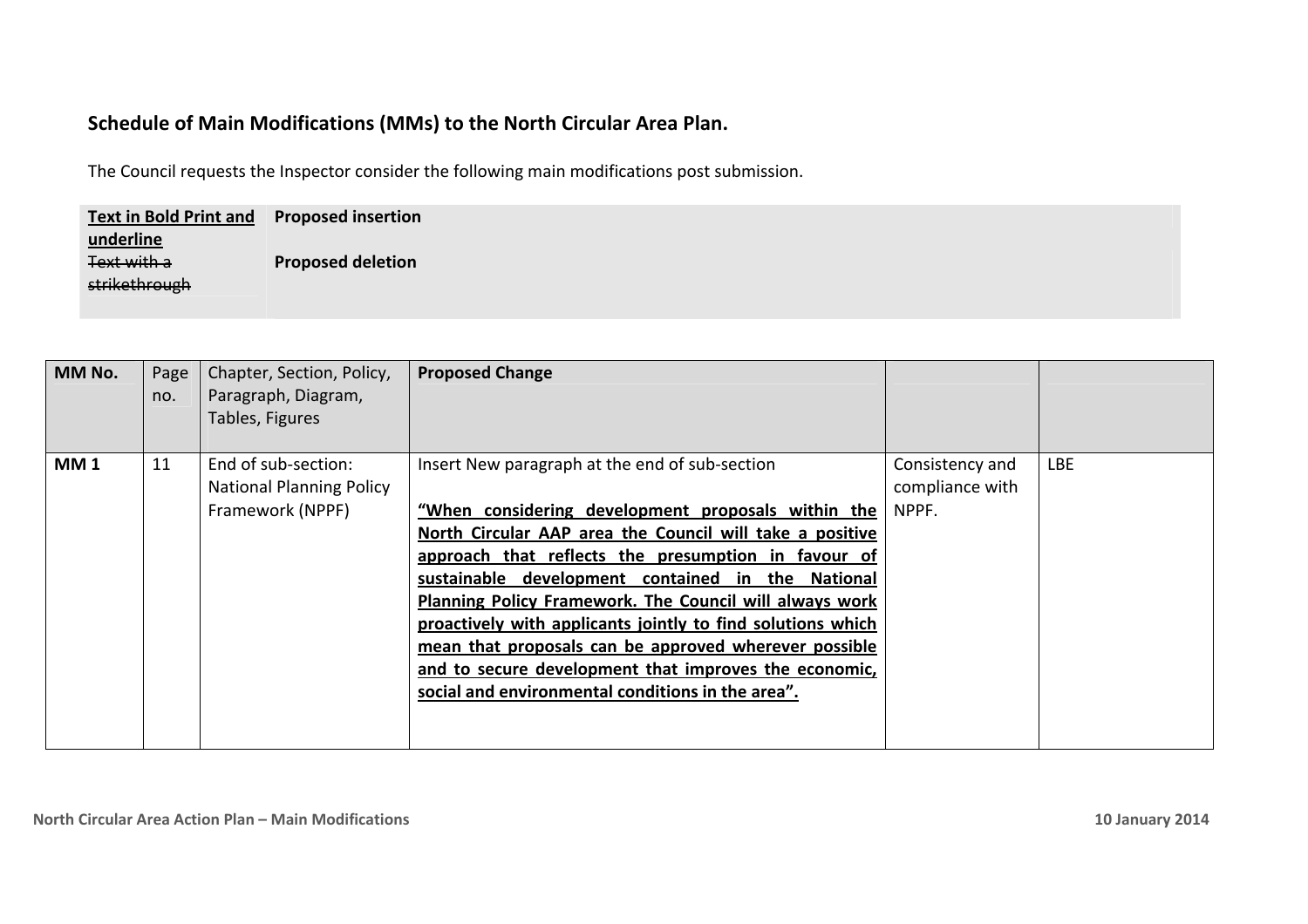| MM No.     | Page<br>no. | Chapter, Section, Policy,<br>Paragraph, Diagram,<br>Tables, Figures | <b>Proposed Change</b>                                                                                                                                                                                                                                                                                                                                                                                                                                                                                                                                                                                                                                               |                       |            |
|------------|-------------|---------------------------------------------------------------------|----------------------------------------------------------------------------------------------------------------------------------------------------------------------------------------------------------------------------------------------------------------------------------------------------------------------------------------------------------------------------------------------------------------------------------------------------------------------------------------------------------------------------------------------------------------------------------------------------------------------------------------------------------------------|-----------------------|------------|
| <b>MM2</b> | 31 &<br>32  | Policy 4 Local Education<br>and supporting<br>paragraphs            | Insert altered text to Policy 4 Local Education and<br>supporting paragraphs.<br><b>Policy 4 Local education</b><br>The development of new homes within the NCAAP area<br>will be expected to contribute towards the provision of<br>primary and secondary school places commensurate with<br>the expected additional demand, as identified in the<br>annual update of the Council's School Places Strategy, and<br>as set out in the Council's S106 Supplementary Planning<br>Document.<br>The creation of additional pupil places at Garfield Primary                                                                                                              | Clarity and<br>Update | <b>LBE</b> |
|            |             |                                                                     | School and Broomfield Secondary School will be<br>supported. The Council will continue to coordinate the<br>provision of school places with neighbouring boroughs and<br>the potential to increase capacity in other nearby schools<br>will be explored as the need arises. The Council will keep<br>under review its Primary and Secondary School strategies.<br>In the primary sector there is an identified demand for 2<br>additional forms of entry from September 2014 in the<br>south west of the borough which includes the NCAAP area.<br>Demand for additional pupil places for reception aged<br>children is specifically being met within the NCAAP area |                       |            |

**North Circular Area Action Plan – Main Modifications 10 January 2014**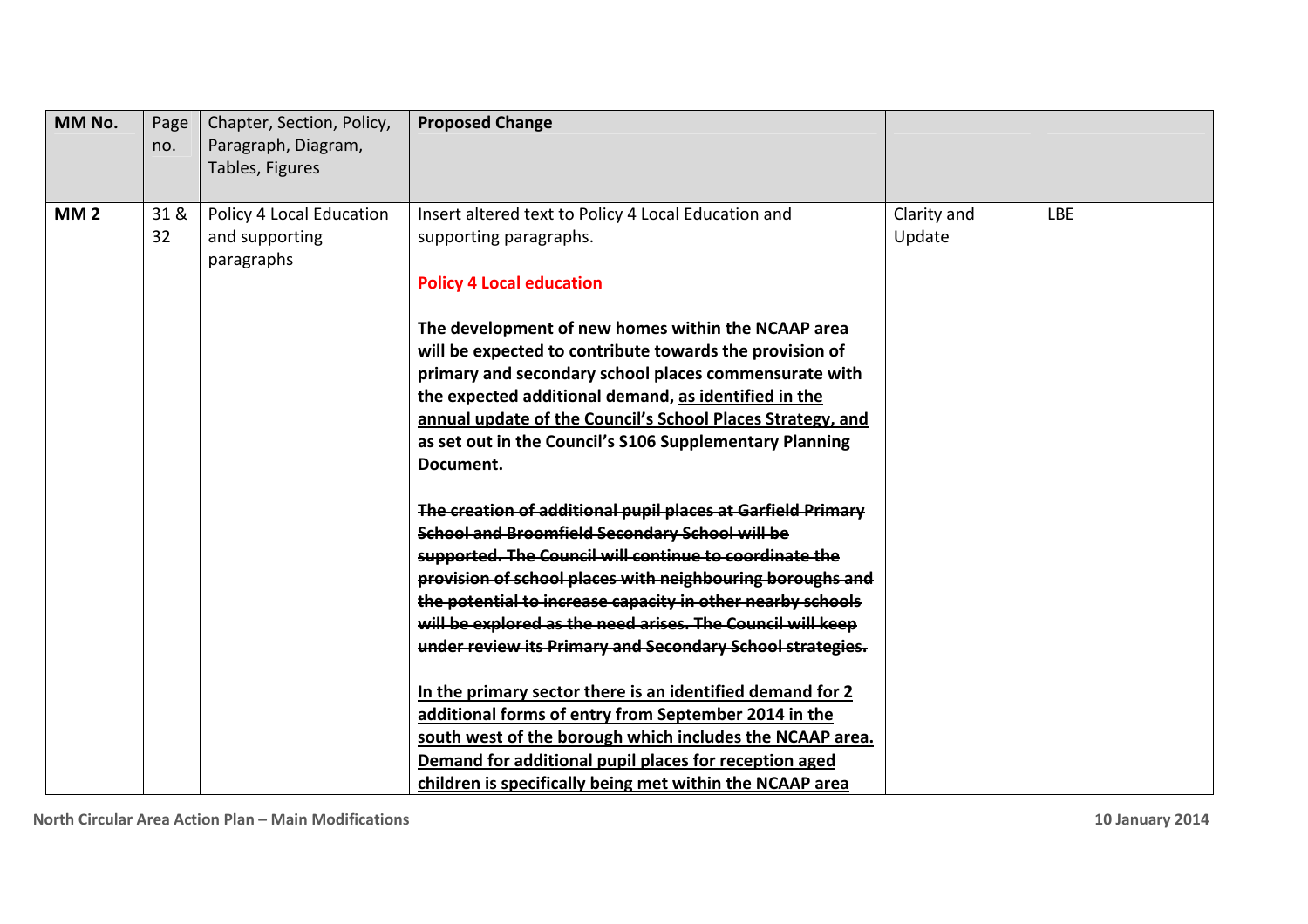| MM No. | Page<br>no. | Chapter, Section, Policy,<br>Paragraph, Diagram,<br>Tables, Figures | <b>Proposed Change</b>                                                                                                                                                                                                                                                                                                                                                                                                                     |  |
|--------|-------------|---------------------------------------------------------------------|--------------------------------------------------------------------------------------------------------------------------------------------------------------------------------------------------------------------------------------------------------------------------------------------------------------------------------------------------------------------------------------------------------------------------------------------|--|
|        |             |                                                                     | through an approved additional form of entry at Garfield<br>School. In order to secure sufficient provision for both<br>September 2014 and 2017 for the south west as a whole,<br>options are also being considered beyond the area covered<br>by the Action Plan including proposals to increase the<br>capacity of other nearby schools to help meet the demand.                                                                         |  |
|        |             |                                                                     | In the secondary school sector local capacity will be<br>needed from September 2017. The expansion of<br>Broomfield Secondary School will be considered as part of<br>the Council's on-going pupil places review. The Council<br>continues to monitor the provision of school places<br>alongside the progress of Free/Academy Schools, cross<br>border pupil movement and the provision of additional<br>places in neighbouring boroughs. |  |
|        |             |                                                                     | Supporting paragraphs:                                                                                                                                                                                                                                                                                                                                                                                                                     |  |
|        |             |                                                                     | For the purposes of planning for school places Enfield is<br>divided into six pupil places planning areas. The area<br>covered by the Action Plan is within the wider south west<br>pupil places planning area. Ensuring appropriate provision<br>is made for additional school places required to meet<br>increased demand as sites are developed and families move<br>in is a top priority for the NCAAP. A great deal of concern        |  |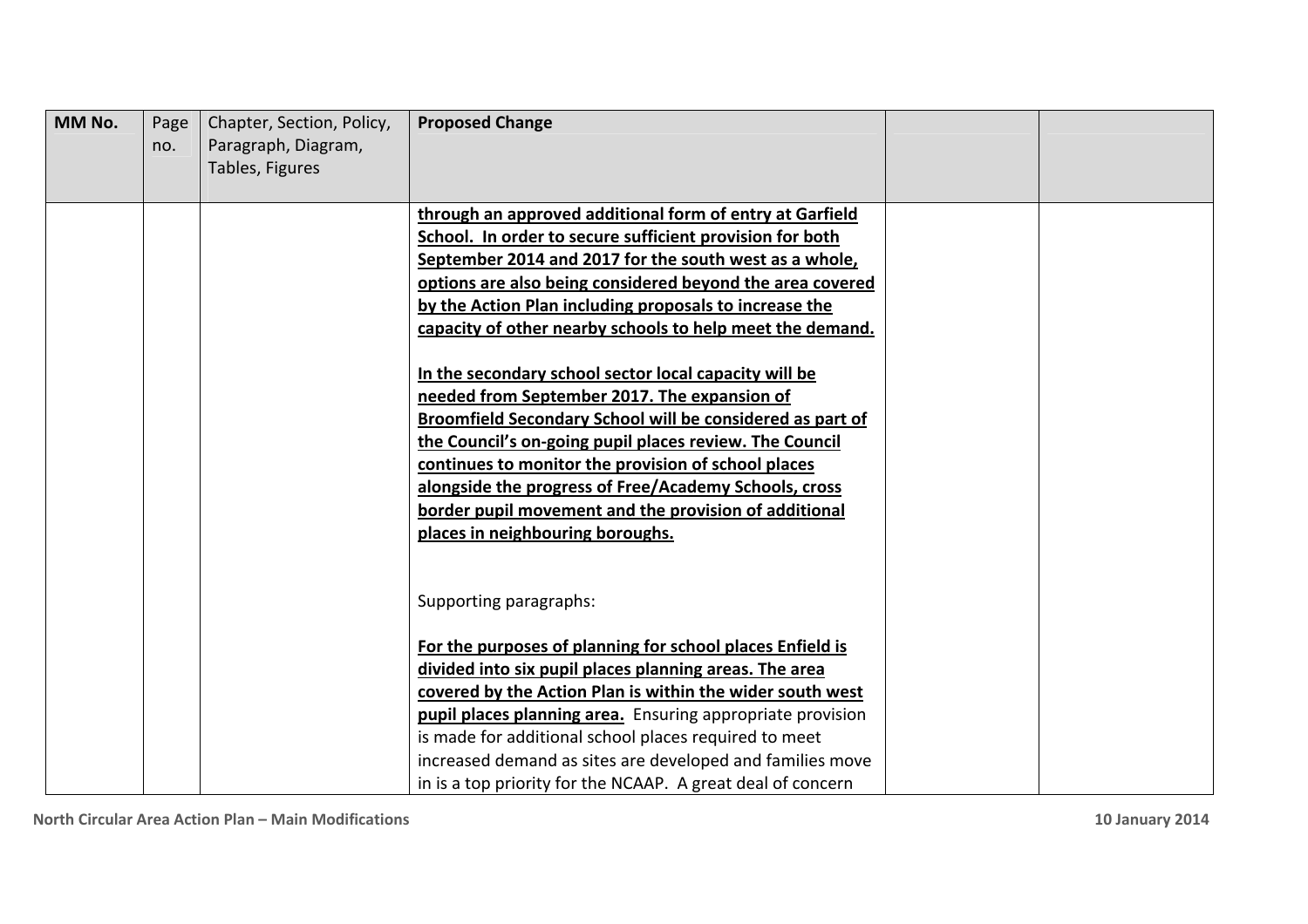| MM No. | Page<br>no. | Chapter, Section, Policy,<br>Paragraph, Diagram,<br>Tables, Figures | <b>Proposed Change</b>                                                                                                         |  |
|--------|-------------|---------------------------------------------------------------------|--------------------------------------------------------------------------------------------------------------------------------|--|
|        |             |                                                                     |                                                                                                                                |  |
|        |             |                                                                     | has been expressed about this and similar issues and it is                                                                     |  |
|        |             |                                                                     | therefore essential that developers work closely with the                                                                      |  |
|        |             |                                                                     | Council to ensure appropriate provision is made in this<br>regard.                                                             |  |
|        |             |                                                                     | Recent studies have confirmed that Garfield Primary School                                                                     |  |
|        |             |                                                                     | has capacity for additional forms of entry and the Council is                                                                  |  |
|        |             |                                                                     | in the process of exploring the feasibility of this in more                                                                    |  |
|        |             |                                                                     | detail. Other nearby schools may also play a role in ensuring<br>increased demand is met. Similarly, the Council will continue |  |
|        |             |                                                                     | to work closely with its neighbouring authorities to keep this                                                                 |  |
|        |             |                                                                     | critical issue continually under review.                                                                                       |  |
|        |             |                                                                     |                                                                                                                                |  |
|        |             |                                                                     | In addition to the expansion of Garfield Primary School,                                                                       |  |
|        |             |                                                                     | other nearby schools will also play a role in ensuring                                                                         |  |
|        |             |                                                                     | increased demand in the primary school sector is met in                                                                        |  |
|        |             |                                                                     | both the short and medium term. The provision of a new                                                                         |  |
|        |             |                                                                     | primary school to help meet the capacity required for 2017                                                                     |  |
|        |             |                                                                     | is still being explored at Grovelands Park. The Council will                                                                   |  |
|        |             |                                                                     | continue to work closely with its neighbouring authorities<br>to keep this critical issue continually under review.            |  |
|        |             |                                                                     |                                                                                                                                |  |
|        |             |                                                                     | In the secondary school sector, new provision is being                                                                         |  |
|        |             |                                                                     | created in the borough through the approval of Heron Hall                                                                      |  |
|        |             |                                                                     | Free School, which opened in September 2013, and 2 new                                                                         |  |
|        |             |                                                                     | Academies, both due to open in September 2014.                                                                                 |  |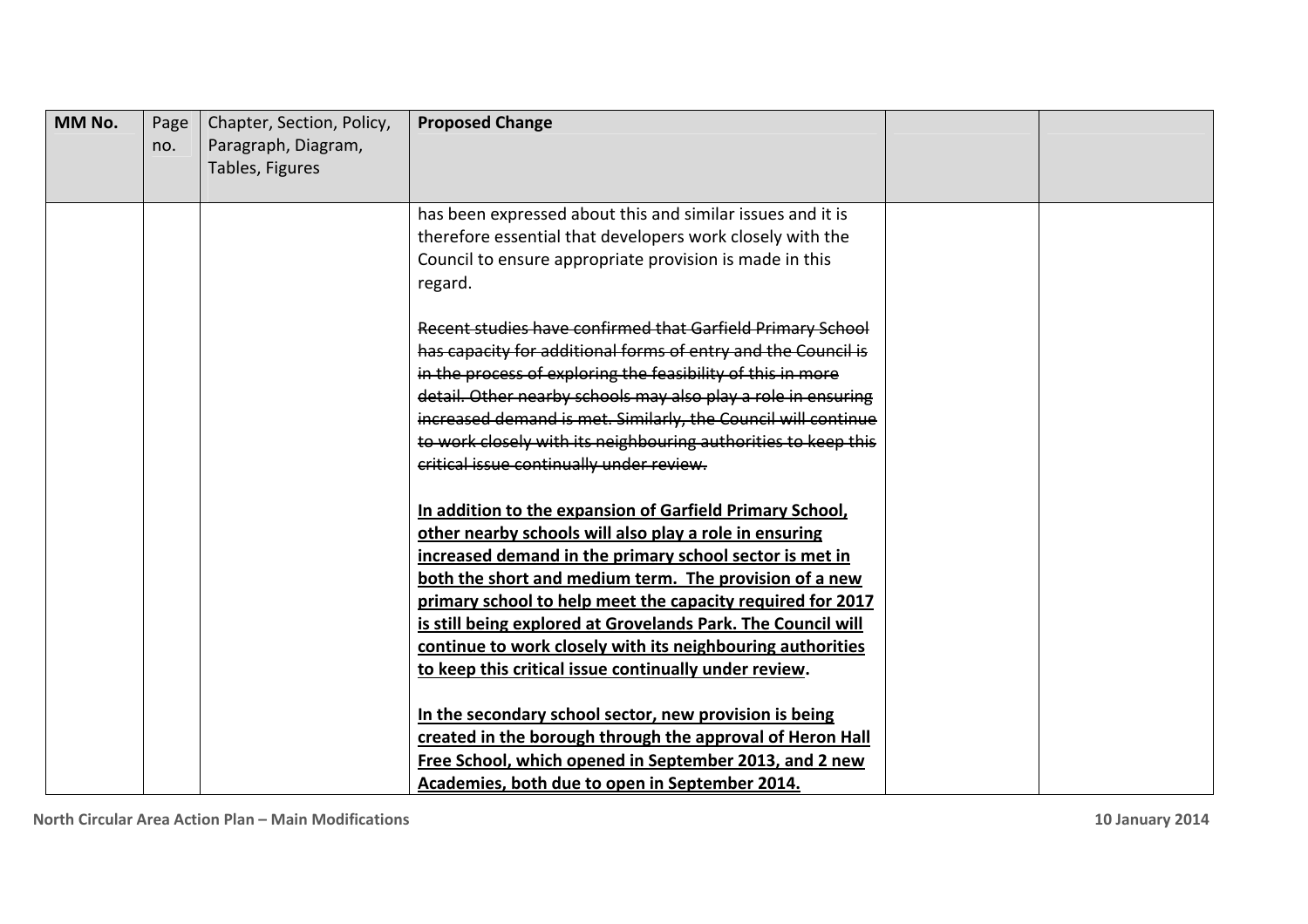| MM No.          | Page<br>no. | Chapter, Section, Policy,<br>Paragraph, Diagram,<br>Tables, Figures | <b>Proposed Change</b>                                                                                                                                                                                                                                                                                                                                                                                                                                                                                                                                                                                                                                                                    |        |            |
|-----------------|-------------|---------------------------------------------------------------------|-------------------------------------------------------------------------------------------------------------------------------------------------------------------------------------------------------------------------------------------------------------------------------------------------------------------------------------------------------------------------------------------------------------------------------------------------------------------------------------------------------------------------------------------------------------------------------------------------------------------------------------------------------------------------------------------|--------|------------|
|                 |             |                                                                     | Secondary school provision in the west of the borough is<br>within capacity up to 2017/18. The Council continues to<br>monitor the progress of free school/academy provision<br>alongside the latest pupil number projections annually and<br>adapt its Strategy for providing places according. If the<br>expansion of existing schools is necessary in addition to<br>the approved free school/academy provision, then options<br>for Broomfield Secondary School will be explored.<br>Core Policy 8 outlines Council's position on meeting the<br>future education requirements across the borough over the<br>next 15 years. Further detail is provided in the Council's<br>S106 SPD. |        |            |
| MM <sub>3</sub> | 57          | Supporting paragraph<br>under Policy 13<br>Ladderswood Estate       | Text amendment to supporting paragraph as follows:<br>The redevelopment of the Ladderswood Estate is the<br>centrepiece of the Council's proposals for the New<br>Southgate Regeneration Priority Area. In February 2013<br>the Council resolved to grant planning consent for a mixed<br>use residential led scheme including six B1(b)/B1(c)<br>commercial units that will provide high quality, flexible<br>employment premises offering new work spaces for start-<br>up and other small businesses. The consented scheme also<br>includes employment development in the form of a hotel.                                                                                             | Update | <b>LBE</b> |